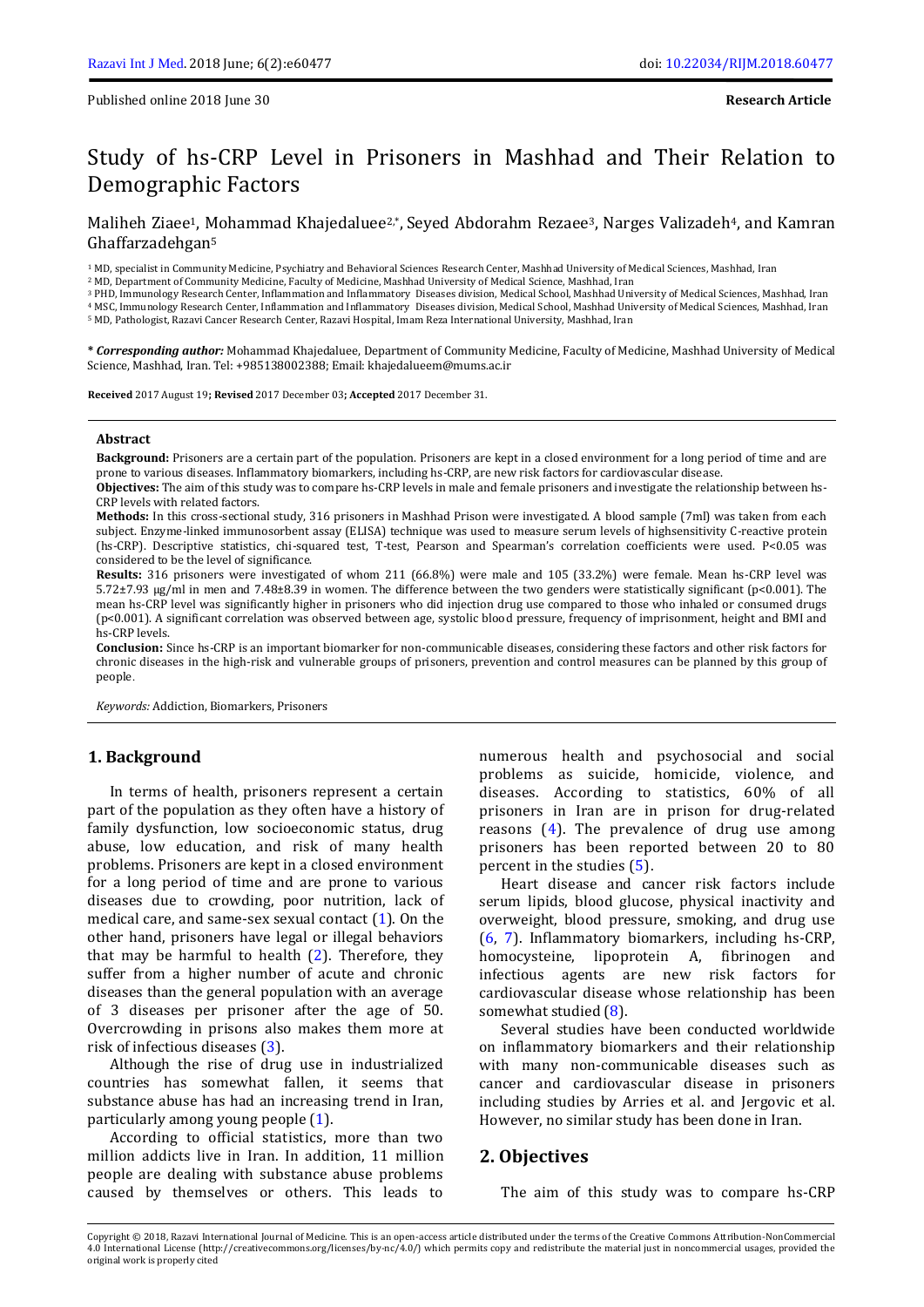levels in male and female prisoners and investigate the relationship between hs-CRP levels with related factors.

### **3. Methods**

In this cross-sectional study, 316 prisoners in Mashhad Prison were investigated. The study was approved by the Ethics Committee and conducted in coordination with Khorasan Razavi Prisons Organization. Initially, 350 prisoners were randomly selected from the list of prisoners. Prior to the study, the research objective and the procedure were explained to the subjects, and those willing to participate were included. Demographic and socioeconomic information and data concerning the history of smoking and drug use, the number of previous prison terms, and the length of prison stay was collected and examined. A blood sample (7ml) was taken from each subject. Enzyme-linked immunosorbent assay (ELISA) technique was used to measure serum levels of high-sensitivity C-reactive protein (hs-CRP). The classification below was used to categorize the serum levels of hs-CRP based on the level of risk :Low risk:  $\leq 1$  µg/ml, normal: 1- 3µg/ml, high risk:  $>3\mu$ g/ml [\(9\)](#page-4-8).

The collected data and laboratory results were analyzed with SPSS, 11.5. Descriptive statistics, including central tendency, dispersion and frequency distribution were used to describe the research variables. The categorical variables were compared using the chi-squared test. T-test and its equivalent non-parametric one (in case of non-normal distributions) were employed to compare the quantitative variables in two groups. Based on the distribution type, Pearson and Spearman's correlation coefficients were used to investigate the correlation between serum levels of hs-CRP and the research variables. In all calculations, p<0.05 was considered to be the level of significance.

''Mashhad University of medical science ethics committee" approved our study.

### **4. Results**

<span id="page-1-0"></span>In this study, 316 prisoners were investigated of whom 211 (66.8%) were male and 105 (33.2%) were female. Demographic and epidemiological characteristics of the subjects are presented in [Table 1.](#page-1-0) As can be seen, except for drug abuse, significant differences were observed between the male and female prisoners in all other factors. About 70% of prisoners also reported a history of drug use.

Mean hs-CRP level was 5.72±7.93 μg/ml in men and 7.47±8.39 in women. The difference between the two genders were statistically significant (p<0.001).

Mean hs-CRP levels in the prisoners by history of smoking are presented i[n Table 2.](#page-2-0) As can be seen, the mean hs-CRP levels in prisoners who used drugs were greater than those with no history of drug use. However, the difference was not significant. The mean hs-CRP level was significantly higher in prisoners who did injection drug use compared to those who inhaled or consumed drugs (p<0.001).

The hs-CRP values in the two groups of male and female prisoners by the risk values are also presented in [Table 3.](#page-2-1) As can be seen, high risk levels are most evident among female prisoners (p=0.001).

[Table 4](#page-2-2) shows the correlation of hs-CRP levels with age, number of cigarettes smoked per day,

**Table 1.** demographic and epidemiological characteristics in prisoners based on sex

| <b>Characteristics</b>                     | Group                       | Male              | Female            | Total             | P value* |
|--------------------------------------------|-----------------------------|-------------------|-------------------|-------------------|----------|
| Age (year) $M\pm SD$                       |                             | $33.81 \pm 9.8$   | $40.43 \pm 14.3$  | $36.07 \pm 11.93$ | < 0.001  |
| Number of imprisonment $M\pm SD$           |                             | $3.27 \pm 4.93$   | $1.46 \pm 2.12$   | $2.67 \pm 4.29$   | 0.001    |
| During of stay in prison (month) $M\pm SD$ |                             | $61.39 \pm 54.54$ | $43.37 \pm 38.99$ | $55.38 \pm 50.56$ | 0.005    |
| Marital status $N(\%)$                     | Single                      | 65 (30.8)         | 0(0)              | 65 (20.6)         | < 0.001  |
|                                            | Married                     | 146 (69.2)        | 105(100)          | 251 (79.4)        |          |
| Education $N(\%)$                          | illiterate                  | 36(17.1)          | 46 (43.8)         | 82 (25.9)         | < 0.001  |
|                                            | Elementary                  | 83 (39.3)         | 38 (36.2)         | 121 (38.3)        |          |
|                                            | High school                 | 69 (32.7)         | 16(15.2)          | 85 (26.9)         |          |
|                                            | Diploma                     | 15(7.1)           | 4(3.8)            | 19(6)             |          |
|                                            | Bachelor                    | 7(3.3)            | 0(0)              | 7(2.2)            |          |
|                                            | Bachelor's Degree or higher | 1(0.5)            | 1(1)              | 2(0.6)            |          |
| Smoking $N(\%)$                            |                             | 165 (79.3)        | 65 (61.9)         | 230 (73.5)        | 0.002    |
| Drug abuse $N(\%)$                         |                             | 148 (70.5)        | 69 (65.7)         | 217 (68.9)        | 0.44     |
| Systolic blood pressure (mmhg) N (%)       |                             | $11.03 \pm 1.11$  | $12.70 \pm 2.29$  | 11.59±1.78        | < 0.001  |
| Diastolic blood pressure (mmhg) N (%)      |                             | $7.28 \pm 0.6$    | $7.63 \pm 1.38$   | $7.39 \pm 0.93$   | 0.004    |
| BMI                                        |                             | $23.77 \pm 3.54$  | $27.55 \pm 5.85$  | 25.03±4.78        | < 0.001  |

M±SD:Mean±Standard Deviation

N (%):Number(percent)

\* : t test and chi-squared test

BMI : Body mass index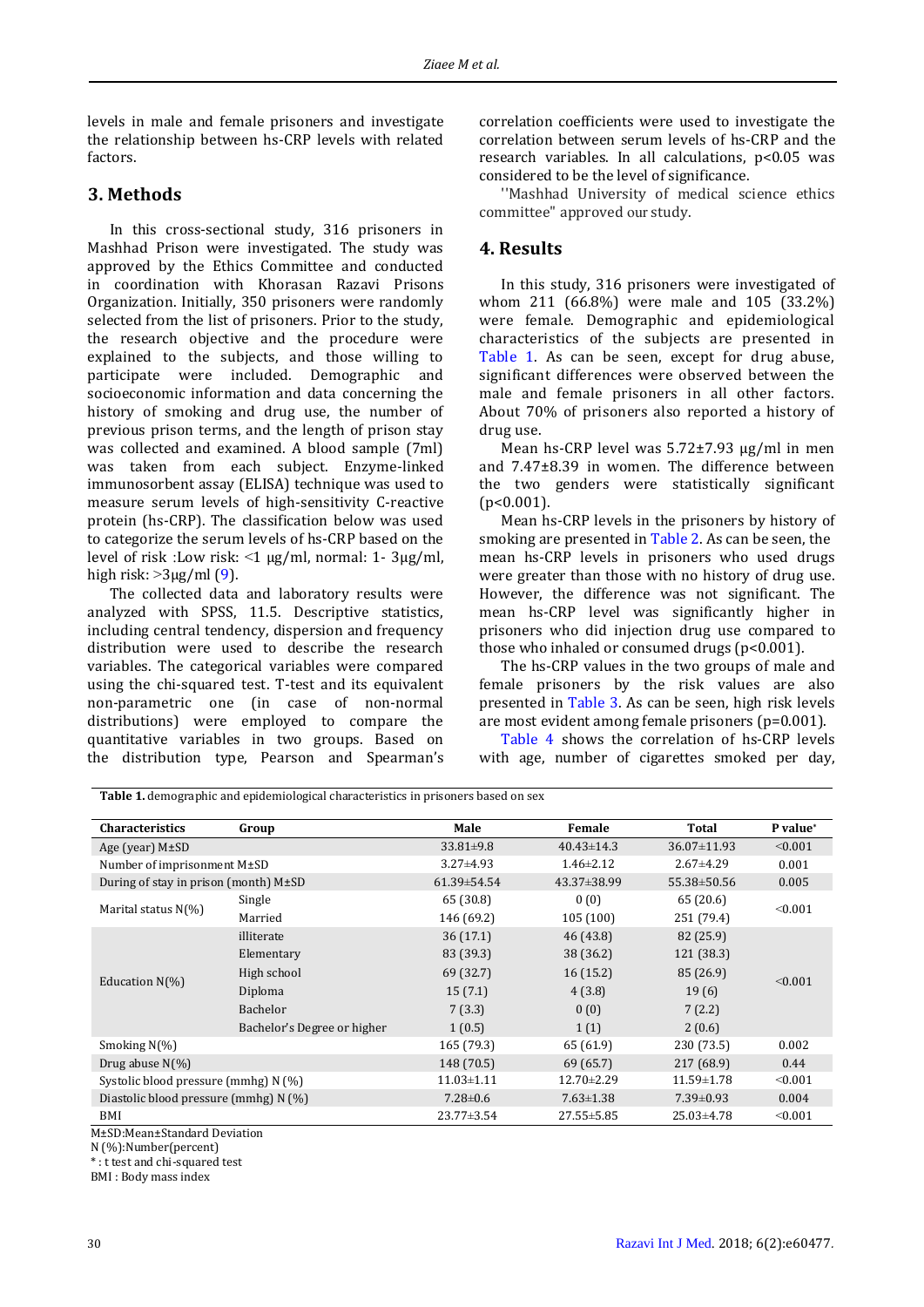<span id="page-2-0"></span>**Table 2.** mean of hs-CRP in prisoners based on smoking and drug abuse history

| <b>Character</b>   |                        | <b>Hs-CRP</b><br>$mean \pm SD$ | P value* |  |
|--------------------|------------------------|--------------------------------|----------|--|
| Smoking            | yes                    | $8.59 \pm 6.70$                | 0.18     |  |
|                    | no                     | $6.72 \pm 5.32$                |          |  |
| Drug abuse         | yes                    | $8.53 \pm 6.64$                | 0.27     |  |
|                    | no.                    | $7.14 \pm 5.58$                |          |  |
| Method of drug use | Injection              | $11.37 \pm 11.52$              | < 0.001  |  |
|                    | Eatable and inhalation | $8.45 \pm 6.51$                |          |  |
| $\cdots$<br>.      | $\blacksquare$         |                                |          |  |

\*: t test and chi-squared test

<span id="page-2-1"></span>**Table 3.** distribution of risk status frequency based on hs-CRP in prisoners

| character |           | <b>Hs-CRP</b> |           |
|-----------|-----------|---------------|-----------|
|           | Low risk  | normal        | High risk |
| sex       |           |               |           |
| male      | 69 (32.9) | 53 (25.2)     | 88 (41.9) |
| female    | 15(14.3)  | 29(27.6)      | 61(58.1)  |

<span id="page-2-2"></span>**Table 4.** hs-CRP correlation with anthropometric and epidemiological characteristics in prisoners

| character                  | Low risk          | normal            | High risk         |         | P value* |
|----------------------------|-------------------|-------------------|-------------------|---------|----------|
| Age(year)                  | $32.25 \pm 10.19$ | $36.53 \pm 12.52$ | 37.95±12.11       | 0.23    | < 0.001  |
| Number of cigarette(daily) | $15.45 \pm 6.27$  | 18.98±12.71       | 18.99±12.71       | 0.07    | 0.34     |
| Systolic blood pressure    | $110.54 \pm 10.2$ | $110.55 \pm 10.5$ | $110.8 \pm 20.2$  | 0.14    | 0.01     |
| Diastolic blood pressure   | $70.3 \pm 65.3$   | $70.4 \pm 10$     | $70.45 \pm 10.1$  | 0.08    | 0.19     |
| Number of imprisonment     | $2.92 \pm 2.61$   | $3.95 \pm 5.7$    | $3.97\pm4.14$     | 0.12    | 0.05     |
| Length of prison stay      | $49.33 \pm 54.01$ | $56.12\pm44.15$   | $58.63 \pm 51.96$ | 0.1     | 0.09     |
| Weight (Kg)                | $69.64 \pm 10.85$ | 68.48±12.77       | $70.51 \pm 13.72$ | $-0.01$ | 0.99     |
| Height (cm)                | $171.1 \pm 10.21$ | $167.1 \pm 11.05$ | $165.46\pm10.27$  | $-0.21$ | < 0.001  |
| <b>BMI</b>                 | $23.81 \pm 3.1$   | $24.62 \pm 4.59$  | $25.94 \pm 5.47$  | 0.14    | 0.01     |

\* : Pearson and Spearman's correlation test

BMI : Body mass index

diastolic and systolic blood pressure, frequency of imprisonment, weight, height, and body mass index (BMI) in the prisoners. A significant correlation was observed between age, systolic blood pressure, frequency of imprisonment, height and BMI and hs-CRP levels.

### **5. Discussion**

Prison is generally a controlled environment with its own culture of violence, threat, coercion and substance abuse, in addition to specific rules such as classification of people, discipline and discrimination. In the prison environment, safety is often overlooked for the sake of other concerns. As a result, the vulnerable become more vulnerable, and the healthy soon becomes unhealthy [\(1\)](#page-4-0). In this study, we investigated the inflammatory biomarker hs-CRP, as new risk factors for non-communicable diseases, in male and female prisoners in Mashhad, Iran. The mean hs-CRP level was 5.72±7.93 μg/ml in the male prisoners and 7.48±8.39 μg/ml in the female prisoners. The difference between the sexes was significant. Higher risk levels were observed in the female prisoners.

In recent years, the number of female prisoners has increased dramatically. Studies in the U.S. show that the number of female prisoners increased by 55% between 1986 and 1991. These women are more at risk of mental disorders, substance abuse and physical or sexual abuse compared to a woman in the general population. In addition, compared to male prisoners, female prisoners are more likely to develop mental disorders and have lower selfesteem. There is also an obvious link between the history of trauma, PTSD and substance abuse [\(10\)](#page-4-9). A relationship was reported between exposure to traumatic stress and biomarkers of inflammation phase (over a 5-year follow-up). In this study, the relationship between stress and high levels of CRP was statistically significant  $(11)$ . This relationship can explain the higher level of hs-CRP in female prisoners as well as higher levels of hs-CRP with high risks in the individuals in our study.

In our study, 70% of prisoners reported a history of smoking and drug use. Kaufman et al. (2011) showed that use of tobacco products was higher among prisoners than the general population (60 to 80%). In this study, the history of smoking before imprisonment was 77.5%, while it was 81% during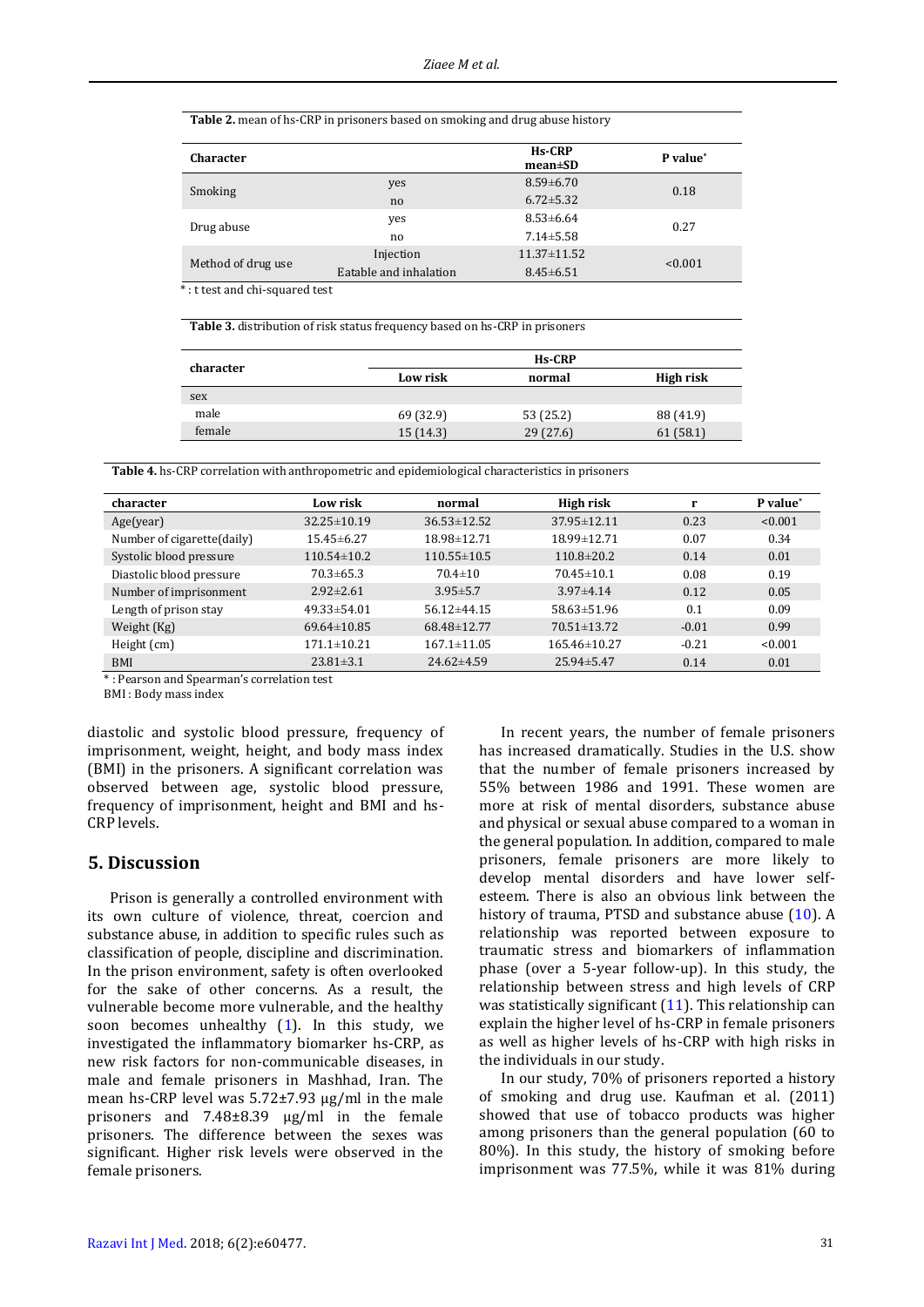imprisonment [\(12\)](#page-4-11).

Studies have reported the prevalence of drug use among prisoners at 20 to 80% [\(5\)](#page-4-4). According to the study by Jamshidi-Manesh et al. that investigated the relationship between socioeconomic condition and drug abuse of prisoners, 60% of prisoners in Iran are in prison for drug-related reasons [\(4\)](#page-4-3). In a study by Fazel et al. aimed at determining the prevalence of drug use among male and female prisoners, prevalence of drug use was reported as 10-48% among men, and  $30-60\%$  among women  $(13)$ .

In our study, mean hs-CRP level in prisoners who smoked or used drugs was higher than those with no such history; however, the difference was not significant.

In a study on drug addiction and risk of cardiovascular disease, Asgari et al. reported significantly higher hs-CRP levels in drug users compared to non-addicts  $(14)$ . In a study by Rees et al. (2012) aimed to compare hs-CRP levels in two groups of drug users and non-users, it was shown that hs-CRP levels were significantly higher in drug users. In this study, even after classification of hs-CRP in four groups of less than 1, 1 to 3, 3 to 10 and more than 10, levels of this inflammatory biomarker in all 4 levels were higher in drug users [\(15\)](#page-4-14). In a study on the effect of smoking on new cardiovascular risk factors by Bazanno et al., after adjustment for conventional risk factors for cardiovascular disease, smoking was associated with increased hs-CRP levels  $(OR=1.6)$   $(16)$ .

Ghazavi et al. studied serum levels of several inflammatory markers in opium consumers. Subjects had been used at least 2 grams of opium for at least one year. The hs-CRP levels were shown to be significantly higher in addicts [\(17\)](#page-4-16).

Another study reported significantly higher hs-CRP levels in opium consumers compared to the control group. It was concluded that acute phase proteins have an increase in opium consumers with low to moderate inflammation [\(18\)](#page-4-17). Studies have also shown that quitting smoking reduces hs-CRP and, thereby, risk of heart disease [\(19\)](#page-4-18).

Frahlich et al. investigated the relationship between smoking and systemic inflammation in men. Duration of smoking was shown to be significantly associated with increased levels of hs-CRP biomarker [\(20\)](#page-4-19).

In another study that examined exposure to smoking and cardiovascular risk factors in healthy elderly people, a positive association was observed between hs-CRP levels and number of packs of cigarettes smoked per year [\(21\)](#page-4-20).

In our study, mean hs-CRP levels in prisoners who had injection drug use were significantly higher than those who inhaled or consumed drugs. Drug use chronically stimulates the immune system profile. Injection drug users are at increased risk for bloodborne diseases. Immune stimulation by drug use is an

important immune suppression factor. Some stem cells are also suppressed in drug users. Drug use is a systemic disease complex in chronic immune stimulation [\(15\)](#page-4-14). This could explain the higher level of hs-CRP in injecting drug users in our study.

In our study, a significant correlation was found between prisoners' systolic blood pressure and hs-CRP levels. Batista et al. (2001) showed a significant relationship between hs-CRP levels and blood pressure, suggesting that CRP may be an independent risk factor for hypertension [\(22\)](#page-4-21). In a study that examined inflammation markers in 52 hypertensive individuals, hs-CRP levels were significantly higher in hypertensive patients than those with low blood pressure. It was concluded that inflammatory markers are associated with changes in blood pressure in hypertensive patients. Findings suggested that inflammation may be a mediator of the significant relationship between blood pressure and target organ damage [\(23\)](#page-4-22).

In this study, a significant correlation was found between BMI and hs-CRP levels in prisoners. Rason et al. examined the effects of BMI and previous and recent physical activity on hs-CRP in healthy men and women. In that study, hs-CRP levels were shown to be significantly associated with the average BMI (r=0.5-p<0.001). After classification of BMI, it was shown that hs-CRP levels in obese and overweight subjects were higher than those of normal weight. After entering age, BMI, gender, and smoking in the statistical model, only BMI was significantly related with hs-CRP levels  $(p<0.001)$   $(24)$ . A study by Reedcare et al. (2005) showed that weight loss reduces hs-CRP level so that it can reduce the risk of cardiovascular diseases [\(19\)](#page-4-18).

Our findings also revealed a significant relationship between the frequency of imprisonment and hs-CRP levels so that increased amount of imprisonment increased the hs-CRP levels. This relationship may be due to the cumulative effects of risk factors that increase the hs-CRP levels, such as stress, infectious diseases, smoking and drug use and the risk of non-communicable diseases.

The strength of our research was to study female addict prisoners, as well as the inflammatory marker hs-CRP in prisoners considering that few studies have been conducted in this area.

A limitation of this study was the small sample size due to lack of access to sufficient samples. We suggest that a study with a larger sample size and also with two groups of prisoners and control (and comparison in these two groups) carried out.

## **6. Conclusion**

Since hs-CRP is an important biomarker for noncommunicable diseases, considering these factors and other risk factors for chronic diseases in the high-risk and vulnerable groups of prisoners,